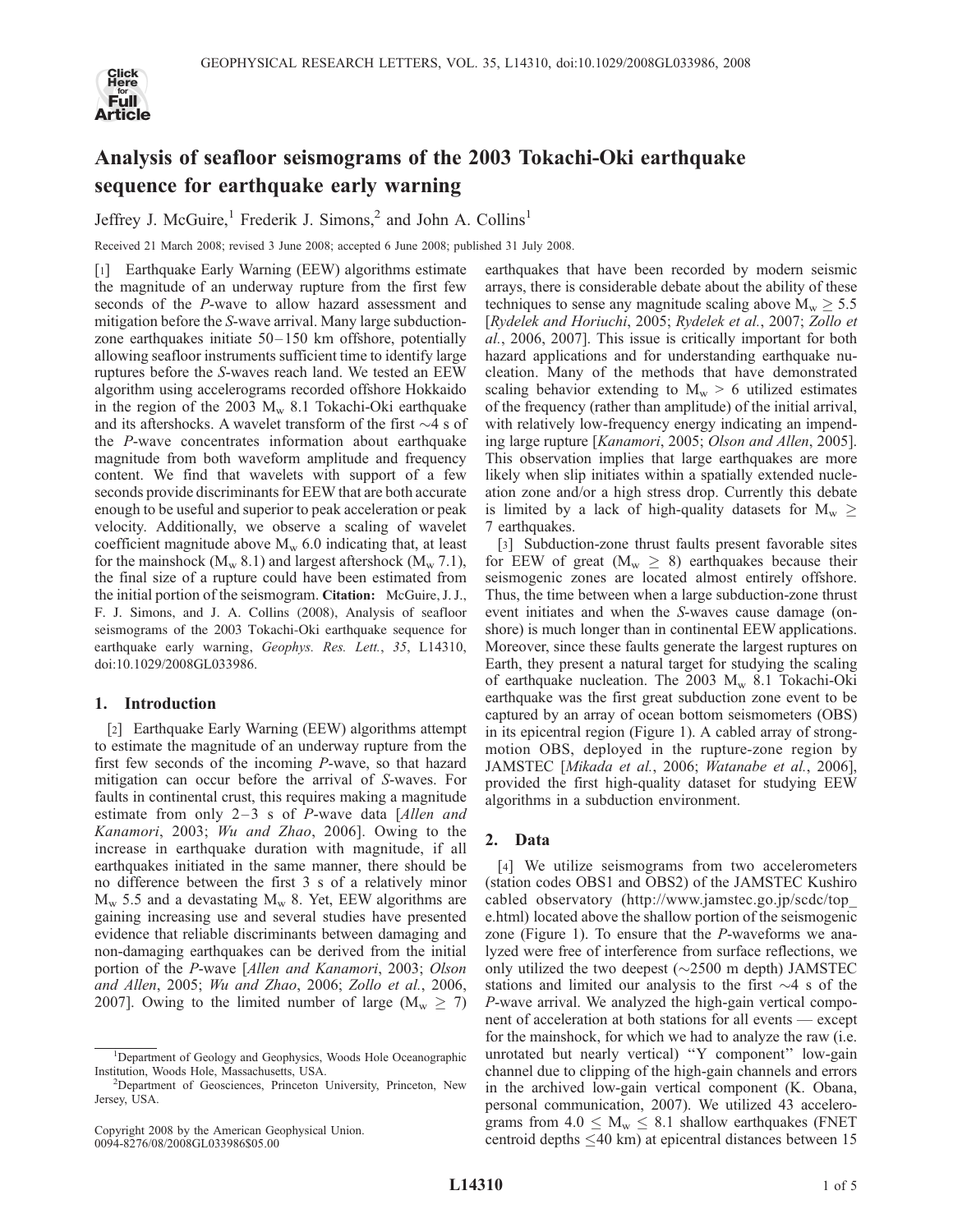

Figure 1. Map of the source area of the 2003  $M_w$  8.1 Tokachi-Oki earthquake. Colors indicate seafloor depth and topography in meters [Kisimoto, 2000]. The locations of the JAMSTEC cabled accelerometers OBS1 and OBS2 (red triangles), the mainshock epicenter (red star), and the aftershocks utilized in this study (white circles) are shown. Inset shows the earthquake location (star) within Japan.

and 60 km from either station to avoid interference from the S and  $P_n$  phases in the first  $\sim$ 4 s. A short-term/long-term average (STA/LTA) detector was used to pick the P-wave arrival of each event and a 512 sample (5.12 s) window was extracted that extended from  $\sim$ 1 s before to  $\sim$ 4 s after the trigger (see Figure 2). The seismograms were then integrated to velocity using the trapezoidal algorithm.

### 3. Wavelet Analysis

[5] Wavelet analysis in an EEW context seeks to exploit the expected changes in both amplitude and period of the initial P-waveform with increasing earthquake magnitude. Numerous studies of earthquake corner frequency have demonstrated that magnitude information can be extracted both from the frequency band concentrating most energy as well as form the low-frequency amplitude of the P-wave. Thus, information on event magnitude should be contained in the portion of the seismograms we analyze for earthquakes with rupture durations shorter than  $\sim$ 4 s (M<sub>w</sub> < 6). Wavelet expansions combine information about frequency, time, and amplitude into scale-dependent wavelet coefficients, making them intrinsically suitable for EEW. We follow the approach of *Simons et al.* [2006] and use a biorthogonal wavelet basis [Cohen et al., 1992] with 2 and 4 vanishing moments for the primal and dual wavelets, respectively. The wavelet coefficients are calculated from the velocity seismograms (of length  $512 = 2<sup>9</sup>$  samples) at 9 scales on a dyadic grid (Figure 2). Like Simons et al. [2006], we used the ''lifting'' implementation of the discrete-wavelet transform. No boundary corrections were applied. Unlike Simons et al. [2006], we did not threshold because of our prior knowledge that the P-wave arrival is contained within the data window. We take the coefficient with the largest absolute value at a particular scale for each waveform as a potential indicator of magnitude. Figure 2 demonstrates that at low scales (1 to  $\sim$ 6) for small earthquakes, the largest-amplitude coefficients are typically found near the P-wave arrival. However, for larger earthquakes and



Figure 2. Examples of seismograms and wavelet analysis for 5 earthquakes. The top plots show the 512-sample accelerogram extracted from the raw time series using the STA/LTA trigger. Each trace is labeled with its distance from the epicenter in km and its maximum amplitude in  $m/s^2$ . The middle plots show the same trace integrated to velocity. The bottom plots show the absolute value of the wavelet coefficients at each of the nine scales (darker shades correspond to larger amplitudes) derived from the transformation of the velocity seismograms in the middle plots. The grayscale is the same for all scales within a given plot. At the largest scale (9) equivalent to the entire duration of the window, only one coefficient is calculated. The white circles denote the interval with the largest-amplitude coefficient at a given scale.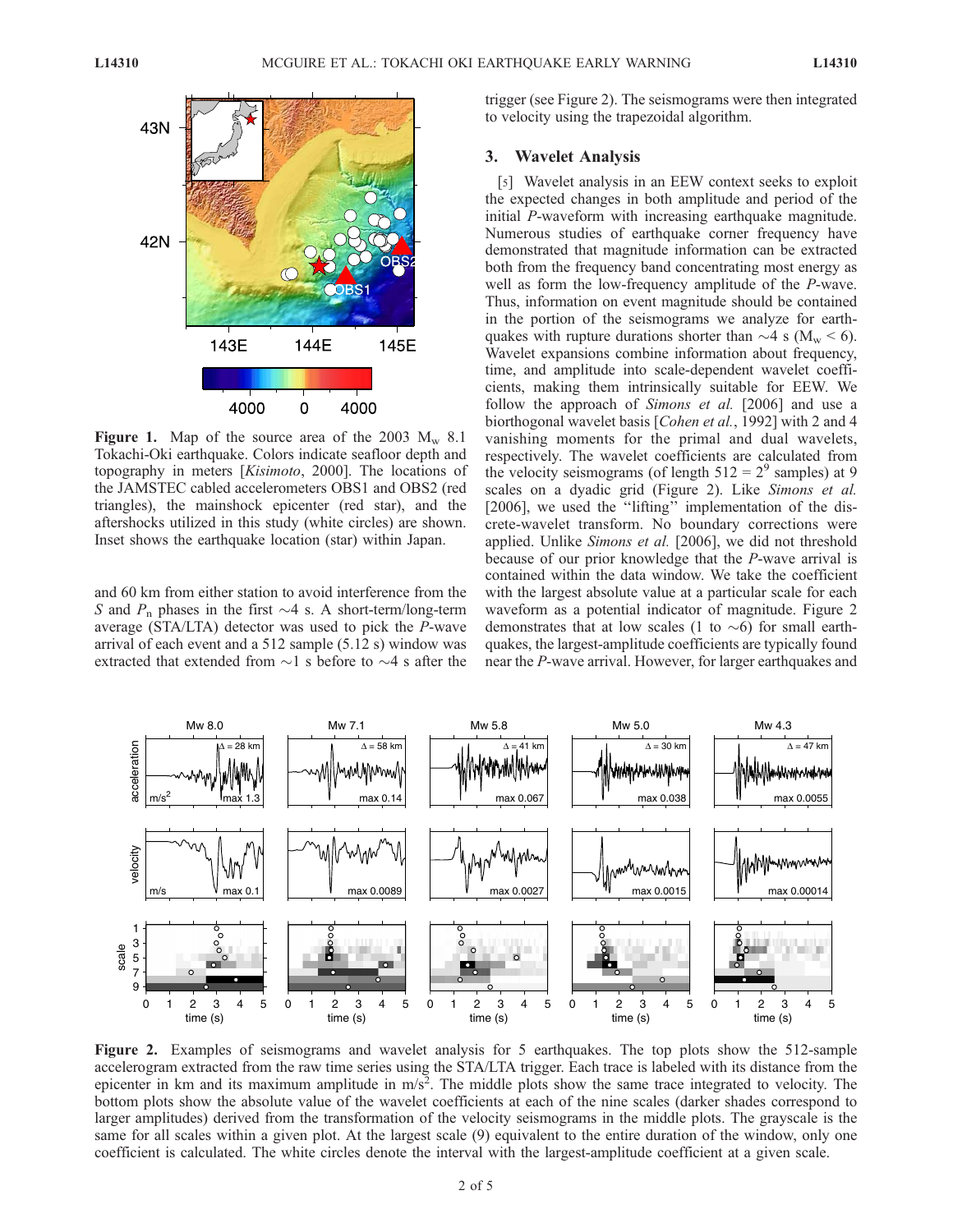

Figure 3. Comparison of peak amplitude of the wavelet coefficients at scales (a) 3, (b) 5, (c) 7, and (d) 9 (white circles) with the earthquake  $M_w$  estimate. The gray and black lines denote the coefficient values resulting from a wavelet transform of the velocity seismograms expected for the Sato and Hirasawa (SH) source model for a stress drop of 10 MPa. At this large stress drop, there is a difference in the first 4 s of the seismogram between  $M_w$  7.1 and  $M_w$  8.1, at values of stress drop below 5 MPa there would be no difference in the wavelet coefficients above  $M_w$  7. The black lines include near and intermediate-field terms [Aki and Richards, 2002, equation (4.32)], while the gray line includes only the far-field term. The SH model used a P-wave velocity of 6 km/s, a rupture velocity of 2.5 km/s, a epicentral distance of 20 km, and a shear modulus of 3  $\times$  10<sup>9</sup>, and a ray takeoff angle  $\theta = 60^{\circ}$ . To scale for propagation effects, the SH curves have been pinned to the median value of the observed coefficient magnitudes at  $M_w$  4.3.

at larger scales (i.e. lower frequencies), the largest coefficient often occurs later in the arrival, corresponding to large bursts of energy. Furthermore, there is a tendency for the largest-scale  $(7-9)$  coefficients to increase in amplitude as earthquake magnitude increases. This pattern appears representative of the Tokachi-Oki dataset and suggests that the largest-scale coefficients, which are derived from  $3-5$  s of velocity data, should provide an effective EEW discriminant.

[6] We now test whether the entire Tokachi-Oki dataset demonstrates a strong correlation between the magnitude of the wavelet coefficients and earthquake moment in a manner that would allow potentially damaging  $M_w \geq 6$  earthquakes to be differentiated from smaller events. Figures 3a – 3d show the variation in the maximum absolute value of the coefficients at scales 3, 5, 7, and 9. The values have not been corrected for wave propagation or epicentral distance, because these parameters would not be known reliably in real-time for offshore environments. The lack of a correction for epicentral distance is likely to account for much of the scatter at a particular magnitude level [Wu and Zhao, 2006; Zollo et al., 2006, 2007]. Despite this, it is clear that the  $M_w \ge 7$  earthquakes have the largest coefficient magnitudes at every scale, and that the separation between the  $M_w \sim 4-5$  and the  $M_w$  7–8 events increases with scale. Thus, the most accurate discriminants on earthquake size are the coefficients at scales 8 and 9, which are only sensitive to low-frequency information. We repeated the above analysis using the acceleration records, which resulted

in very similar patterns as those obtained from the velocity seismograms.

[7] To evaluate the cause of the increase in coefficient amplitude with earthquake magnitude, we compare our measurements to wavelet coefficients calculated for the Sato and Hirasawa (SH) kinematic source model [Sato and Hirasawa, 1973; Aki and Richards, 2002] of an expanding circular rupture with a constant stress drop. We calculated the vertical-component seismograms for a rupture with a stress drop of 10 MPa including the near-field (NF), intermediate-field (IF), and far-field (FF) terms in an elastic whole space [Aki and Richards, 2002, equation (4.32)]. The resulting displacement seismograms were differentiated and then processed using the same wavelet decomposition as the data. We processed seismograms containing all three terms as well as ones containing only the far-field term. We did not correct the SH seismograms for wave propagation effects (e.g. attenuation) so they represent a best-case scenario for the amount of magnitude information likely to be available in the first 4 s of the Pwave arrivals. To allow the SH coefficients to be plotted on the same scale as the data, we normalized their amplitude at  $M_w$  4.3 for each scale to equal the median of the coefficient values at that scale derived from  $M_{w}$  4.3 earthquakes. The SH model curves in Figure 3 demonstrate that scaling of the coefficients between  $M_w$  4 and  $M_w \sim 6-7$  should be expected due to the 4 s duration of our seismogram window. The upper end of the scaling region depends on the assumed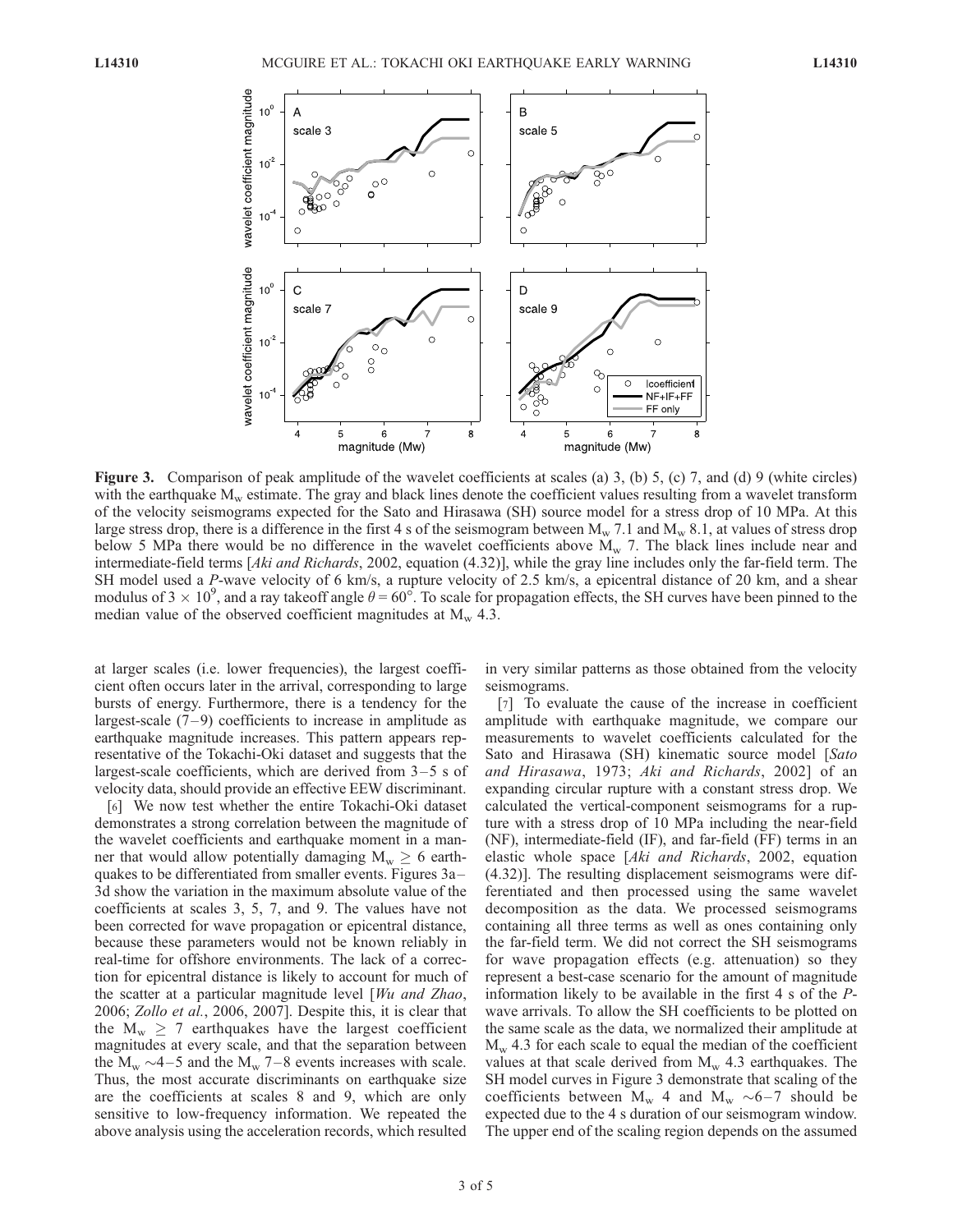

Figure 4. Comparison of magnitude estimates. Peak absolute value of acceleration (gray squares), peak absolute value of velocity (black diamonds) calculated from the first 4 s of the P-wave and the wavelet coefficient at the 9th scale (open circles) have all been normalized to 1 for the mainshock.

stress drop and would be  $M_w \sim 6$  for a 1 MPa stress drop. While the SH model is simplistic, it demonstrates that even for high (10 MPa) stress drops, we should not expect a larger coefficient value for the mainshock  $(M_w 8.1)$  than the largest aftershock ( $M_{\rm w}$  7.1). This theoretical result is intuitive since both the  $M_w$  7.1 and  $M_w$  8.1 earthquakes had durations significantly longer than 4 s. However, the observed values continue on the same scaling trend well beyond  $M_w$  6. A similar observation for the mainshock was made by *Kanamori* [2005] using the predominant period as a diagnostic of earthquake magnitude. One potential mechanism for generating the unusually large coefficient values for the  $M_w$  8.1 mainshock would be if its seismograms contained significant contributions from NF and IF terms. The black curves in Figure 3 demonstrate that seismograms containing those will produce larger coefficients than those that do not. Owing to the epicentral distances and magnitudes of the various events, only the  $M_w$  8.1 mainshock in Figure 3 is likely to have NF and IF terms contributing to its seismogram.

## 4. Discussion

[8] From an earthquake early warning (EEW) perspective, the best metric is the one with the best-resolved difference between events that cause widespread damage  $(M_w \ge 6)$  and those that don't  $(M_w \le 6)$ . Figure 4 compares the dynamic range of the wavelet coefficients at scale 9 with two common observables of the same data: peak absolute value of velocity and peak absolute value of acceleration. There is a clear trend of greater separation between small and large events as one switches from peak acceleration to peak velocity to the wavelet coefficients. This progression demonstrates the need to consider both signal amplitude and frequency in an EEW metric. The largest-scale wavelet coefficients vary by four orders of magnitude between  $M_{w}$ 4.0 and  $M_w$  8.1 and hence provide the best diagnostic for identifying damaging earthquakes.

[9] The scaling of the wavelet coefficients across the entire earthquake size range (Figure 3) is a surprising result that may imply that the final magnitude of the rupture depends on the properties of the nucleation zone. The mainshock lasted about 50 s and most of the moment release occurred well downdip of the epicentral region [*Yagi*, 2004]. Thus, the large amplitude of the wavelet coefficients for the mainshock P-wave (Figure 3) does not reflect the majority of the moment release but rather the properties of the epicentral region compared to the rupture zones of the aftershocks. Three factors may contribute to this difference. First, the greater propagation distance for the  $M_{\rm w}$  7.1 (58 km) to the OBS than for the  $M_{\rm w}$  8.1 (28 km) leads to a smaller coefficient for the  $M_{\rm w}$  7.1 owing to geometrical spreading and attenuation. However, it is also evident from the velocity waveforms in Figure 2 that the initial portion of the P-wave of the  $M_w$  8.1 events was enriched in lowfrequency energy relative to the  $M_{\rm w}$  7.1 event, despite experiencing less attenuation. This is reflected in the highest-amplitude coefficient for the  $M_{w}$  7.1 event occurring at scale 5 while for the  $M_w$  8.1 the highest amplitude occurs at scale 8 (Figure 2). One explanation for the enriched lowfrequency content of the  $M_w$  8.1 is that its seismogram contains near-field (NF) and intermediate-field (IF) terms, as this station may be within about one fault length of the source region, given location uncertainties. NF and IF terms are proportional to the moment release history rather than the moment-rate history that specifies the ordinary far-field P-waveforms, making them inherently lower frequency. Moreover, they do not become a significant contribution to the seismogram until the earthquake magnitude is fairly large. Thus, NF and IF terms may preferentially contribute to the increase in coefficient magnitude between the  $M_{\rm w}$  7.1 and  $M_{\rm w}$  8.1 earthquakes.

[10] A third contribution to the large-amplitude wavelet coefficients may result from an unusually large stress drop in the epicentral region of the mainshock that would generate higher-amplitude waveforms during the first 4 s of rupture than in ordinary events. Sato and Mori [2006] found that the first 0.1 s of the mainshock rupture was fairly ordinary with a low ( $\sim$ 1 MPa) stress drop, but *Yagi's* [2004] finite source inversion, which did not utilize the JAMSTEC OBS data, found that the mainshock began with a very high-stress-drop ( $\sim$ 10 MPa) subevent. This is surprising in that the updip edge of the seismogenic zone is thought to represent the trenchward boundary of the zone in which the rock is competent enough to support the stress levels necessary for earthquake rupture [Moore and Saffer, 2001]. However, if the rupture did begin with a high stress-drop subevent, it would be expected to have a greater chance of leading to a large rupture owing to the greater stress concentration at the rupture front [Yamada and Heaton, 2007]. Thus, it may be prudent to site seafloor instruments for EEW near locations of unusually competent (high-velocity) rock. Overall, the large amplitude of the  $M_{\rm w}$ 8.1 coefficient relative to the  $M_{\rm w}$  7.1 appears to imply an unusual nucleation process for the mainshock, but this may be specific to the Tokachi-Oki sequence rather than a general feature of large earthquakes.

#### 5. Conclusions

[11] The 2003 Tokachi-Oki mainshock initiated 65–90 km from the coastal region most directly affected by the strong shaking and tsunami, a distance that allows sufficient